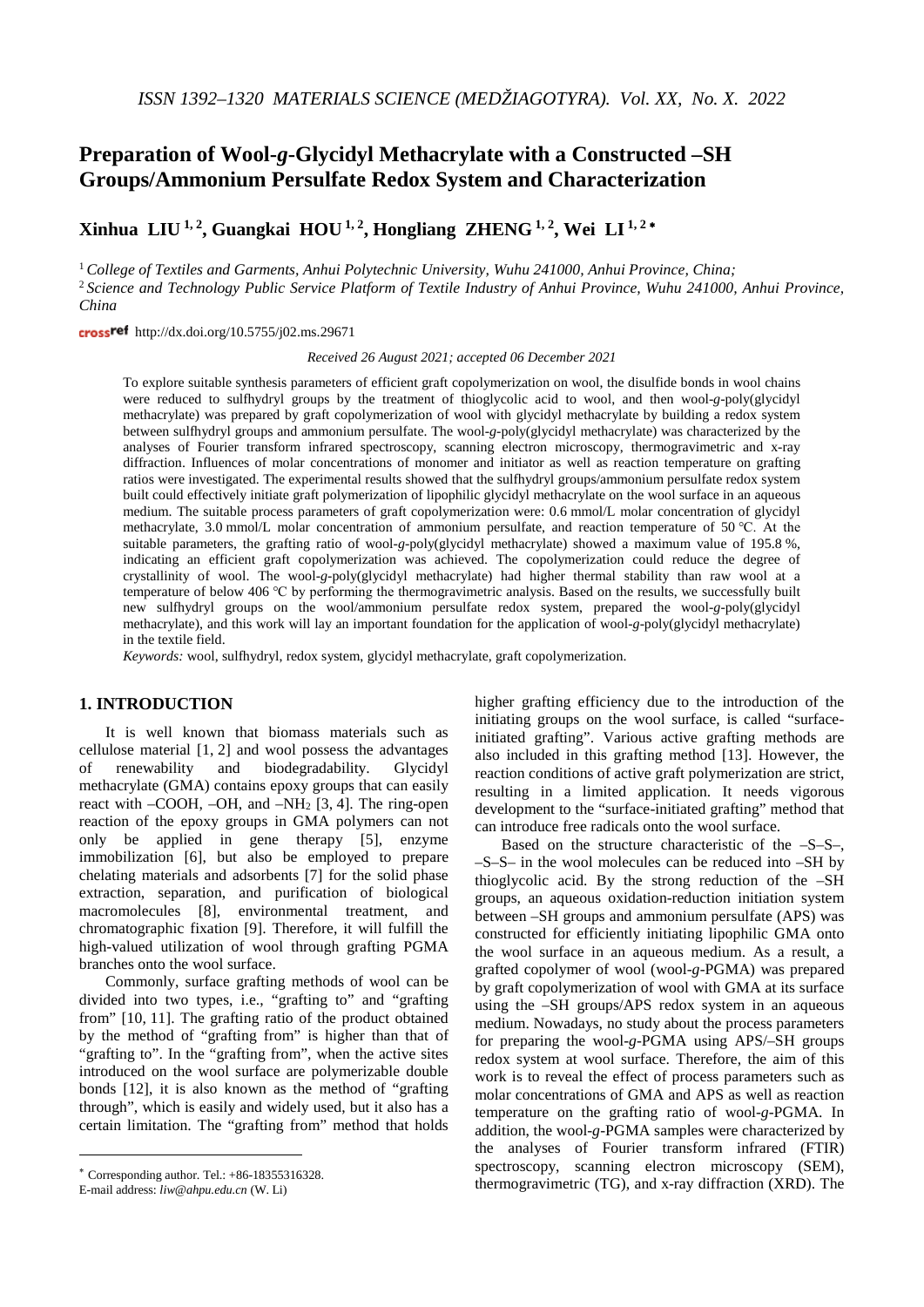results of this work can provide a new idea for the grafting modification of wool and offer a new reference for preparing grafted copolymer of wool with a high grafting ratio. In addition, the preparation of wool-*g*-PGMA may be expected to promote the application of wool in producing the wool-based non-woven fabric through enhancing the adhesion between wool and PGMA adhesive in the textile field.

# **2. EXPERIMENTAL DETAILS**

## **2.1. Materials and reagents**

Wool was supplied by Hebei Refined Cashmere Co. Ltd. (Hebei, China). Glycidyl methacrylate (GMA) and thioglycolic acid were chemical pure reagents and supplied by Aladdin Industrial Corporation (Shanghai, China). The chemically pure chemicals such as anhydrous ethanol, acetone, and sodium dodecylbenzene sulfonate were obtained from Sinopharm Chemical Reagent Co. Ltd. (Shanghai, China). The ammonium persulfate (APS) and N, N-dimethylformamide (DMF) were purchased from Wuxi Yasheng Chemical Co. Ltd. (Jiangsu, China).

## **2.2. Preparation of wool-***g***-PGMA**

Degreasing treatment of wool: Wool (1 g) and anhydrous ethanol (70 mL) were added into a 150 mL conical flask. After the bottle was sealed, the mixture was mechanically stirred at 70 ℃ for 6 h. Then, the mixture was washed with distilled water 3 times and oven-dried to a constant weight at 105 ℃ for obtaining the degreased wool.

Preparation of sulfhydrylated wool [14]: The degreased wool, DMF (70 mL), thioglycolic acid (1.29 g), and sodium dodecylbenzene sulfonate (0.06 g), were added into a 150 mL conical flask. After the nitrogen had been inlet for 15 min, the flask was sealed and the reaction was kept at 60 ℃ for 10 h under continuous oscillation. Finally, the product was washed with DMF and distilled water 3 times, respectively, followed by freeze-dried in vacuum for 15 h to obtain the sulfhydrylated wool.

Preparation of wool-*g*-PGMA: The sulfhydrylated wool, distilled water (20 mL), and a certain amount of GMA were added into a 100 mL conical flask. The flask was sealed after the addition of the nitrogen (15 min). After the reaction system had been heated to a set temperature, APS aqueous solution (20 mL) was added into the flask during three intervals of 30 min. Then, the reaction was maintained for 12 h at a set temperature. The product was extracted with acetone for 24 h using Soxhlet's extractor, washed with ethanol-distilled water 3 times, and oven-dried at 105 ℃ to obtain dried wool-*g*-PGMA.

**Table 1.** Validation of the active sites at the wool surface

## **2.3. Measurement of grafting ratio**

The grafting ratio (*GR*, %) of wool-*g*-PGMA was calculated according to the literature [14] using the Eq. 1:

$$
GR = \frac{W_2 - W_1}{W_1} \times 100\% \tag{1}
$$

where  $W_1$  and  $W_2$  denote the weights of dried sulfhydrylated wool and wool-*g*-PGMA, respectively.

## **2.4. Characterization**

An IRPrestige-21 Fourier transform infrared (FTIR) spectrometer (Shimadzu Co., Japan) was employed to collect the spectra of wool, sulfhydrylated wool and wool-*g*-PGMA samples using KBr pellets at the wavenumber range of  $500 - 4000$  cm<sup>-1</sup> for investigating the change in the chemical structure of wool before and after the graft copolymerization.

An S-4800 scanning electron microscope (SEM, Hitachi Limited, Japan) was employed to investigate the surface morphology of the wool and wool-*g*-PGMA samples. Before determination, the samples were coated with a thin layer of gold [15].

X-ray diffraction (XRD) patterns of the samples were recorded on a D8 X-ray diffractometer (Bruker, German). The patterns were recorded using a wavelength of 0.154 nm CuKα radiation at 40 kV and 30 mA with the scattering angle (2*θ*) range of 5° to 40°. The degree of crystallinity  $(X_c, %)$  was calculated according to Soest's method [16] using the Eq. 2:

$$
X_c = \frac{A_c}{A_t} \times 100\% \tag{2}
$$

where  $A_c$  and  $A_t$  refer to the crystalline area and the total area in the X-ray diffractogram, respectively.

Thermogravimetric (TG) analyses of wool and wool-*g*-PGMA samples were performed using a DTG-60H (Shimadzu Corporation, Japan) under the protection of nitrogen atmosphere with a flow rate of 20 mL/min and a heating rate of 10 ℃/min.

## **3. RESULTS AND DISCUSSION**

#### **3.1. Validation of active sites at the wool surface**

The surface-initiated grafting method refers to the introduction of the active sites on the surface of the matrix and subsequently introducing the grafted branches into the sites of the matrix surface [17]. Active sites include polymerizable double bonds and initiating groups [18]. To confirm the types of active sites in the graft polymerization of this work, the controlled experiments of preparing wool-*g*-PGMA samples are performed, as shown in Table 1.

| Groups                                           |       |       | Ш     |       |       |       |
|--------------------------------------------------|-------|-------|-------|-------|-------|-------|
| Dry mass of wool, g                              | .000  | .000  | .000. | .000  | .000  | .000  |
| Mass of GMA, g                                   | 2.558 | 2.563 | 2.567 | 2.560 | 2.558 | 2.563 |
| Amount of APS solution, mL                       | 10    | 10    | 10    |       |       |       |
| Dry mass of wool after graft copolymerization, g | 2.831 | 2.912 | 2.873 | 0.974 | 0.962 | 0.969 |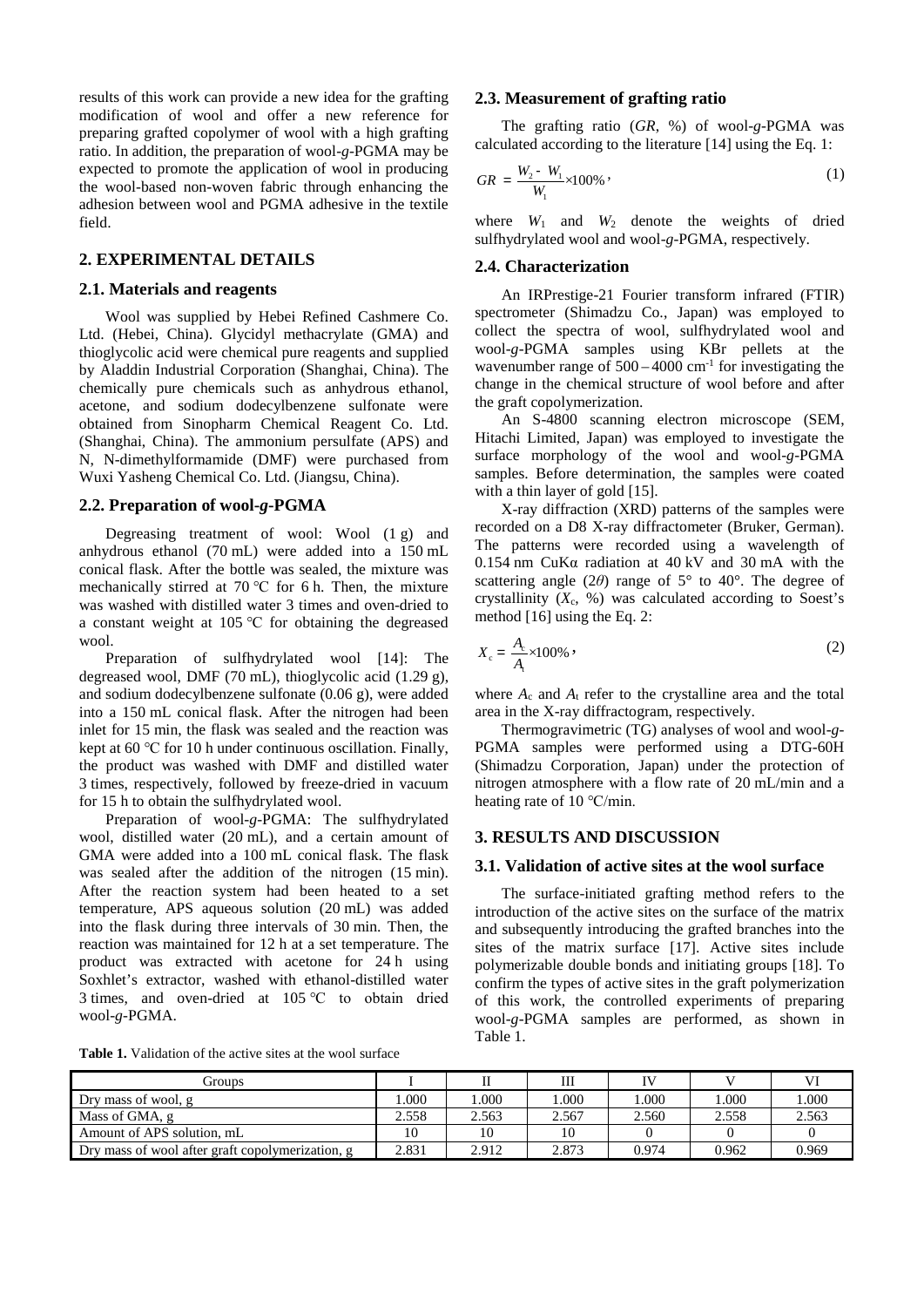The graft copolymerization in the groups (I, II and III) contained the addition of APS solution (3.0 mmol/L) used as the initiator, whereas the copolymerization in the experiments (IV, V and VI, as contrast) did not contain the addition of APS. The experimental results showed that dry mass of wool after graft copolymerization in the groups (I, II, and III) had an obvious increase, whereas the mass in the groups [IV, V, and VI, without adding the initiator (APS)] had no increase. These observations revealed that the -SH groups and APS constructed the redox system and fulfilled the graft polymerization of wool and GMA, and the polymerization was not initiated without adding the initiator (APS) in the reaction system.

The preparation process of initiating graft polymerization of GMA on the wool surface by –SH groups/APS redox system is shown in Fig. 1.



**Fig. 1.** Graft copolymerization of wool with GMA using the -SH groups/APS redox system built

The disulfide bonds on the wool molecules are reduced into the –SH groups by the treatment of thioglycolic acid to wool. The –SH groups can constitute a redox system with the APS in an aqueous medium. The –SH groups cause the decomposition of APS to produce sulfate free radicals at a lower temperature, meanwhile, the hydrogen atoms on the –SH groups of the wool surface are transferred to the sulfate free radicals. As a result, many sulfur free radicals are formed on the wool surface, which directly initiates the graft copolymerization of GMA on the wool surface, introducing grafted PGMA branches onto the wool surface and forming the wool-*g*-PGMA samples with high grafting ratios.

# **3.2. Influence of main process parameters on graft copolymerization**

Fig. 2 shows the influence of molar concentration of APS on the grafting ratio of GMA. As observed, with the increase in the concentration, the grafting ratio consistently increased, reached its maximum value of 195.8 % as the concentration of APS was 3.0 mmol/L, and then decreased to 132.7 % at the 4.0 mmol/L concentration of APS. The increase in the molar concentration of APS implies the increases in the amounts of the sulfate free radicals produced by the decomposition of APS in the solution. The increased sulfate free radicals will adsorb more hydrogen atoms from the sulfhydryl groups on the wool surface, so that the numbers of sulfur free radicals produced on the wool surface obviously increase, thereby producing an increased grafting ratio. When the concentration of the APS exceeds 3.0 mmol/L, a larger number of sulfur free radicals is generated on the wool surface, which may lead to the acceleration in the homopolymerization [14]. The accelerated homopolymerization may disturb the graft polymerization of GMA on the wool surface. In addition, the participation of some free radicals in the termination reaction of graft polymerization may also be raised after the concentration exceeds 3.0 mmol/L, resulting in a reduced grafting ratio as the concentration exceeds 3.0 mmol/L. Therefore, the suitable concentration of the APS is 3.0 mmol/L.



**Fig. 2.** Influence of molar concentration of APS on grafting ratio

When the other conditions were fixed, the influence of molar concentration of GMA on the grafting ratio is shown in Fig. 3. With the increase in the concentration, the grafting ratio gradually increased from 3.0 % to 216.6 %. Under a fixed amount of APS, with the increase in the concentration of GMA, it will increase the probability of the reaction between GMA molecules and the sulfur radicals on the surfaces of the sulfhydrylated wool fibers, thereby inducing an accelerated graft polymerization of GMA on the wool surfaces and leading to an increased grafting ratio [16]. Nevertheless, when the concentration of GMA exceeded 0.6 mmol/L, we found that there had an obvious formation of the homopolymer (PGMA) on the surface of the wool. Accordingly, based on the experimental phenomenon, the suitable concentration of GMA was 0.6 mmol/L.



**Fig. 3.** Influence of molar concentration of GMA on grafting ratio

When the molar concentrations of APS and GMA were 3.0 mmol/L and 0.6 mmol/L, respectively, the influence of reaction temperature on the graft copolymerization of GMA on the surface of wool was investigated, as shown in Fig. 4. It could be seen that the grafting ratio of GMA was dependent on the reaction temperature. In the temperature range of  $15-70$  °C, the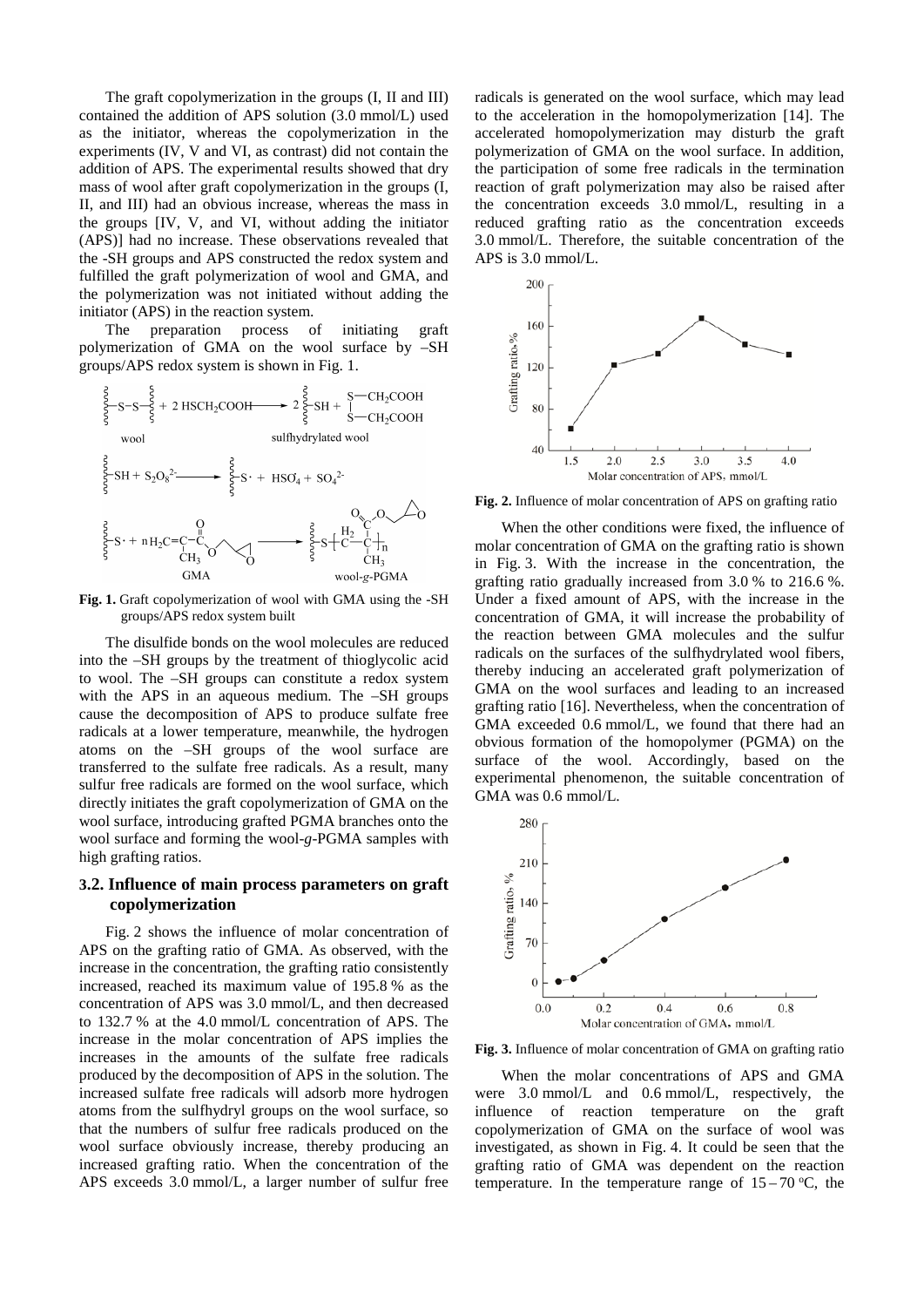grafting ratio gradually increased, reached its maximum value of 195.8 % when the temperature was  $50^{\circ}$ C, and then decreased. When the temperature was lower than 50 °C, the decomposition rate of the APS increased as the temperature raised, leading to an increased grafting ratio. However, as the temperature was more than  $50^{\circ}$ C, the decomposition rate of the APS would increase rapidly, which might result in an increase in the homopolymerization of GMA due to the obvious increases in the amounts of free radicals in the reaction system. For this reason, a reduced grafting ratio could be expected as the temperature exceeded  $50^{\circ}$ C. Accordingly, we concluded that the appropriate reaction temperature under the given process conditions was 50  $°C$ .



**Fig. 4.** Influence of reaction temperature on grafting ratio

As a result, the suitable process parameters of graft polymerization were: GMA concentration of 0.6 mmol/L, APS concentration of 3.0 mmol/L, and reaction temperature of 50 ℃. The grafting ratio of wool-*g*-PGMA showed a maximum value of 195.8 % observed from Fig. 4. At the suitable process parameters mentioned above, wool-*g*-PGMA samples with grafting ratios of 50.5 % and 137.0 % were prepared for the following characterizations.

Fig. 5 shows the FTIR spectra of raw wool, sulfhydrylated wool and wool-*g*-PGMA samples. The peaks that appeared at 2960 cm<sup>-1</sup>, 2956 cm<sup>-1</sup> and 2953 cm<sup>-1</sup> corresponded to the characteristic absorption peak of the C-H [19]. And the peaks at  $1644 \text{ cm}^{-1}$ ,  $1542 \text{ cm}^{-1}$ , and 1390  $cm<sup>-1</sup>$  corresponded to the amide I band (C=O telescopic vibration peak), the amide II band (N–H expansion vibration peak), the amide III band (C–N telescopic vibration peak), respectively [20]. In addition, a new peak appeared at  $2560 \text{ cm}^{-1}$  in the spectra of sulfhydrylated wool (Fig. 5 b), which belongs to the characteristic peak of sulfhydryl groups [21] and indicates the successful introduction of the sulfhydryl groups on the wool surfaces. There was no sign of this bond in the spectrum of the wool-*g*-PGMA (Fig. 5 c), and there were two new peaks that appeared at the wavenumbers of 1728 cm<sup>-1</sup> and 906 cm<sup>-1</sup>. The peak at 1728 cm<sup>-1</sup> corresponded to the characteristic absorption band of C=O [22] in the PGMA branches. The other one appeared at 906 cm-1 , which indicated the asymmetric absorption vibration of the epoxy groups [23, 24]. The two new peaks demonstrated the successful grafting of the PGMA branches on the wool surface.



**Fig. 5.** FTIR spectra: a – raw wool; b – sulfhydrylated wool;  $c - \text{wool-g-PGMA with } GR = 137.0 %$ 

Fig. 6 presents the SEM images of the raw wool and wool-*g*-PGMA samples. As observed, raw wool (Fig. 6 a) had smooth surfaces and clear scale layers, whereas some new substances covered on the surfaces of the wool-*g*-PGMA samples (Fig. 6 b and c), which induced a rough surface morphology. By using the –SH groups/APS redox system, a large number of PGMA branches was grafted onto the wool surfaces by performing the graft polymerization of GMA monomer with the sulfhydrylated wool, thereby generating a rough surface morphology of the wool-*g*-PGMA samples.

XRD patterns of raw wool and wool-*g*-PGMA samples with the grafting ratios of 50.5 % and 137.0 % are depicted in Fig. 7. It could be seen that there was no difference in the crystal configuration of the wool before and after grafting. Both raw wool and wool-*g*-PGMA samples appeared the diffraction peaks at about 9.0° and 19° (2*θ*). The strong diffraction peak appeared at about 9.0° corresponded to the common diffraction peaks of α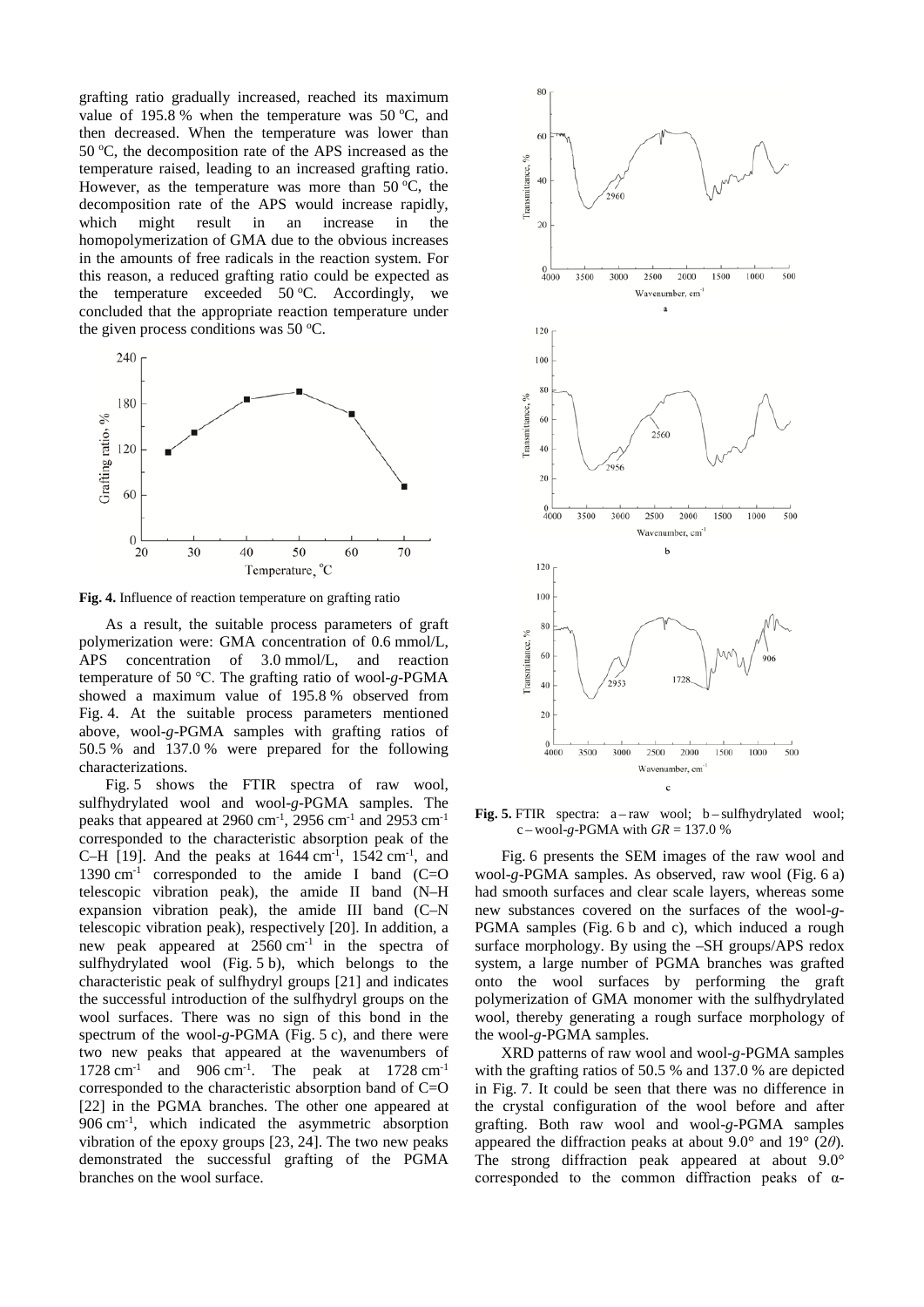crystallization and β-crystallization [25], while the strong diffraction peak at about 19° corresponded to the peak of β-crystallization [26].



**Fig.** 6. SEM images  $(\times 500)$ : a-raw wool; b-wool-g-PGMA samples with  $GR\% = 50.5\%$ ; c – wool-g-PGMA samples with  $GR = 137.0 \%$ 

In addition, it could be seen that the peak intensity at about 9.0° diminished, whereas the intensity at about 19° enhanced after graft copolymerization. Compared with that of the wool-*g*-PGMA sample (*GR* = 50.5 %), the peak intensity at about 9.0° of the wool-*g*-PGMA (*GR* = 137.0 %) weakened, while an increased peak intensity at about 19° was exhibited. The degrees of crystallinity were 33.3 %, 25.4 %, and 18.1 % for the raw wool and wool-*g*-PGMA samples with the grafting ratios of 50.5 % and 137 %, respectively, which implied the graft polymerization was able to reduce the degree of crystallinity of wool. The reduction of the degree of crystallinity is probably attributed that the graft polymerization destroys the scale layer of wool fiber and thus lowers the α-degree of crystallinity of wool.



**Fig. 7.** XRD patterns: a – raw wool; b – wool-*g*-PGMA samples with  $GR\% = 50.5\%$ ; c – wool-g-PGMA samples with  $GR = 137.0 %$ 

TG curves of raw wool and wool-*g*-PGMA samples are shown in Fig. 8. For the raw wool, it began to decompose at approximately 216 °C, and had a 10 % of weight loss before  $230^{\circ}$ C due to the evaporation of water. When the temperature was  $800^{\circ}$ C, there was 13 % of the residual weight. For the wool-*g*-PGMA samples, their initial decomposition temperatures showed a slight difference with the raw wool, and there were 8.5 % and 5.6 % of residual weight at 800  $\mathrm{^{\circ}C}$  for the samples with the grafting ratios of 50.5 % and 137.0 %, respectively. Although the residual weight of raw wool was higher than that of wool-g-PGMA samples at 800 °C, it could be observed that the residual weight of wool-*g*-PGMA samples was higher than that of raw wool as the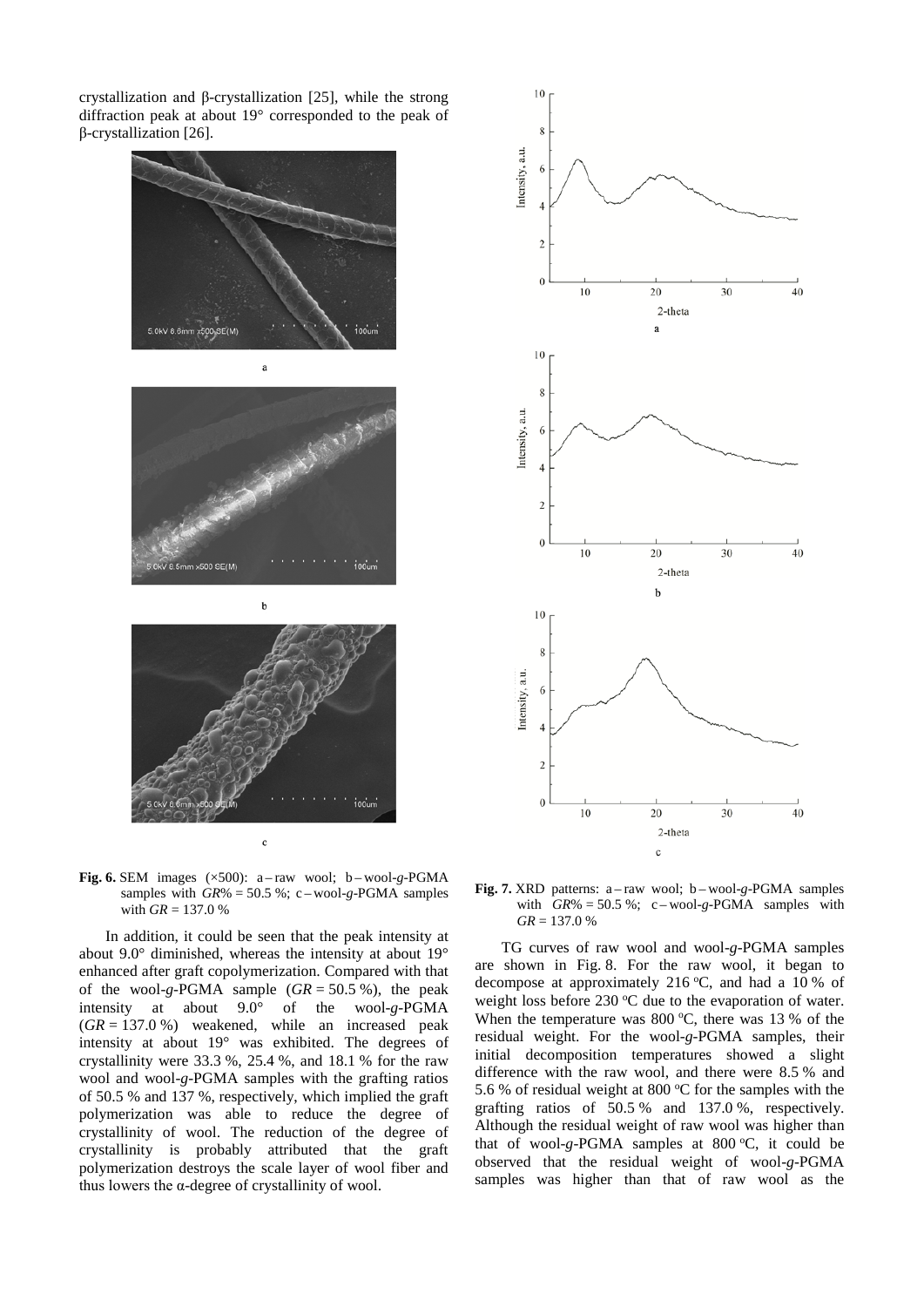temperature was lower than 406 °C, indicating that the wool-*g*-PGMA samples had greater thermal stability in this temperature range by comparison with raw wool.



**Fig. 8.** TG analyses: a – raw wool; b – wool-*g*-PGMA samples with  $GR\% = 50.5\%$ ; c – wool-g-PGMA samples with  $GR = 137.0 %$ 

There were two probable explanations for the increased thermal stability of grafted wool. The thermal stability of the carbon-carbon bonds in the PGMA branches was higher than that of the peptide bonds of wool. Additionally, the cross-linking between grafted branches that might occur during the grafting reaction favored increasing the thermal stability.

### **4. CONCLUSIONS**

Wool was modified by thioglycolic acid for reducing the –S–S– existed on the surface of wool to –SH. By the strong reduction of the –SH groups, an aqueous redox system between –SH groups and APS was constructed, and then an efficient graft copolymerization of lipophilic GMA monomer with the wool was realized, and the wool-*g*-PGMA with high grafting ratios were obtained. Based on the experimental results, the optimum monomer concentration, initiator concentration, and reaction temperature of graft copolymerization were 0.6 mmol/L, 3.0 mmol/L, and 50 °C, respectively. At the suitable parameters, wool-*g*-PGMA with the highest grafting ratio of 195.8 % was obtained, which indicated that an efficient graft copolymerization by the –SH groups/APS redox system in an aqueous medium was achieved. The successful preparation of wool-*g*-PGMA was demonstrated by FITR analysis. Compared with raw wool, rough surface morphologies for the wool-*g*-PGMA samples were observed through the SEM technique. The XRD analysis exhibited that graft copolymerization of wool with GMA was able to reduce the degree of crystallinity of wool, and increasing the grafting ratio favored the reduction of the crystallinity. The TG analysis showed that thermal stabilities of wool-*g*-PGMA samples were higher than raw wool as the temperature was lower than 406 °C. The optimization of synthesis parameters and characterization for wool-*g*-PGMA will lay important foundations for efficient graft copolymerization of natural fibers and the preparation of wool-based non-woven fabric through enhancing the adhesion between wool and PGMA adhesive in the textile field.

#### *Acknowledgments*

This work was financially supported by the Natural Science Foundation of Anhui Province (No. 1908085ME124), Key Research and Development Program of Anhui Province (No. 201904a06020001), and Key Research and Development Program of Anhui Province (No. 202004a06020023), China.

#### **REFERENCES**

- 1. **Dai, L., Wang, Y., Zou, X.J., Chen, Z.R., Liu, H., Ni, Y. H.** Ultrasensitive Physical, Bio, and Chemical Sensors Derived from 1-, 2-, and 3-D Nanocellulosic Materials *Small* 16 (13) 2020: pp. 1906567. <https://doi.org/10.1002/smll.201906567>
- 2. **Dai, L., Cheng, T., Duan, C., Zhao, W., Zhang, W.P., Zou, X.J., Aspler, J., Ni, Y.H.** 3D Printing Using Plantderived Cellulose and Its Derivatives: A Review. Carbohydrate Polymers 203 2019: pp. 71 – 86. https://doi.org/10.1016/j.carbpol.2018.09.027
- 3. **Yang, S., Wang, Y.P., Jia, Y.Z., Sun, X.H., Sun, P.J., Qin, Y.Q., Li, R.Y., Liu, H.R., Nie, C.** Tailoring the Morphology and Epoxy Group Content of Glycidyl Methacrylate-based PolyHIPE Monoliths via Radiationinduced Polymerization at Room Temperature *Colloid and Polymer Science* 296 2018: pp. 1005 – 1016. <https://doi.org/10.1007/s00396-018-4307-x>
- 4. **Tedesco, A., Krey, P.F., Barbosa, R.V., Mauler, R.S.** Effect of the Type of Nylon Chain-end on the Compatibilization of PP/PP-GMA/Nylon 6 Blends *Polymer International* 51 (2) 2001: pp. 105 – 110. <https://doi.org/10.1002/pi.799>
- 5. **Li, R.Q., Wu, Y.N., Zhi, Y., Yang, X.C., Li, Y.L., Xu, F.J., Du,J.** PGMA-based Star-like Polycations with